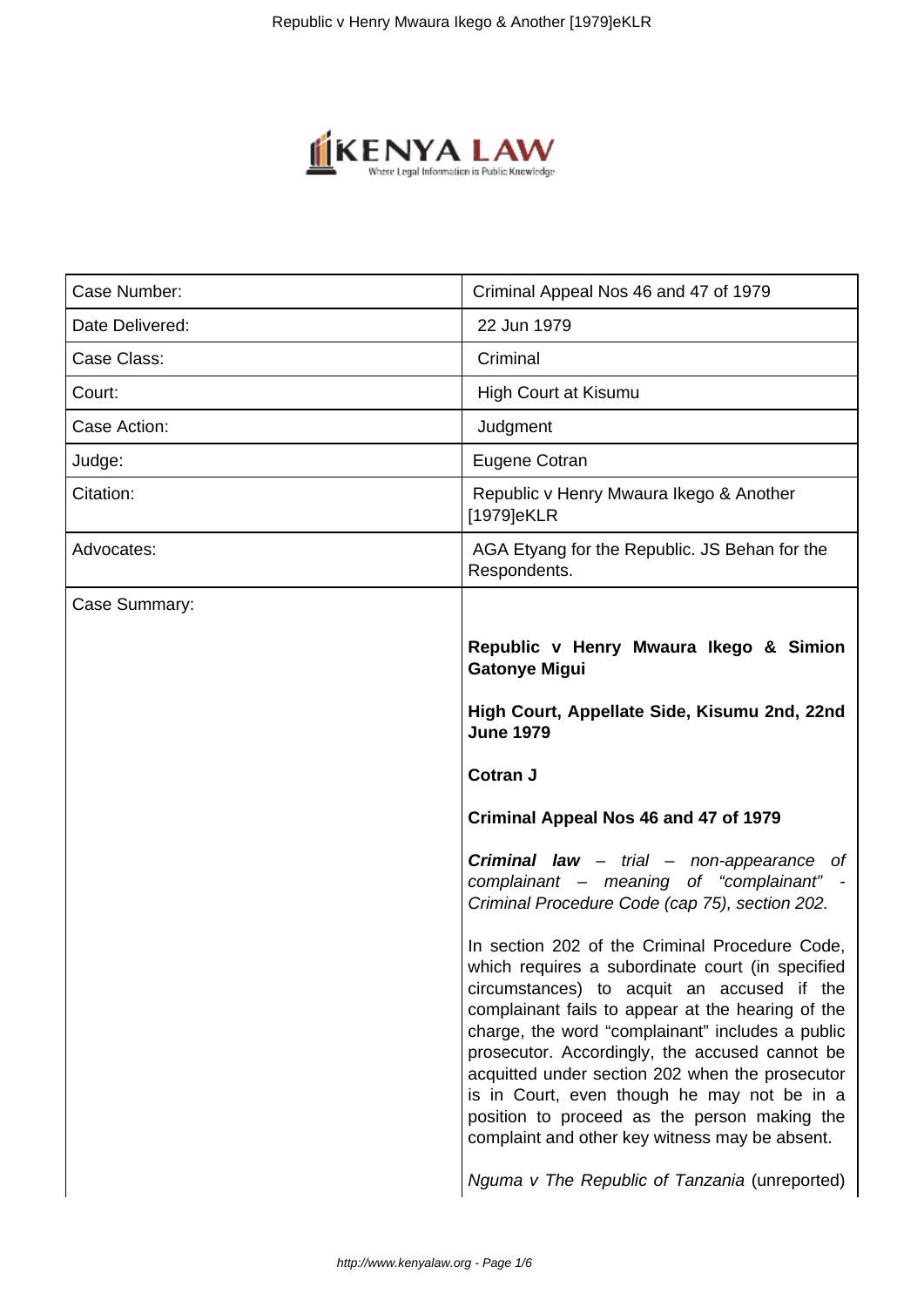|                                     | applied.                                                                                                                                                                                                                                                                                                                                      |
|-------------------------------------|-----------------------------------------------------------------------------------------------------------------------------------------------------------------------------------------------------------------------------------------------------------------------------------------------------------------------------------------------|
|                                     | <b>Appeal</b>                                                                                                                                                                                                                                                                                                                                 |
|                                     | The Republic appealed to the High Court (Criminal<br>Appeal Nos 46 and 47 of 1979) against the<br>acquittals of Henry Mwaura Ikego and Simion<br>Gatonye Migui by HH Buch Esq in the Resident<br>Magistrate's Court, Kakamega, on 11th January<br>1979 in Criminal Case No 487 of 1978. The facts<br>are set out in the judgment of Cotran J. |
|                                     | <b>Cases referred to in judgment:</b>                                                                                                                                                                                                                                                                                                         |
|                                     | 1. Nguma v<br><b>The</b><br>Republic<br>οf<br>Tanzania (unreported), Criminal Appeal<br>Nos 48 and 49 of 1976, EACA.                                                                                                                                                                                                                          |
|                                     | AGA Etyang for the Republic.                                                                                                                                                                                                                                                                                                                  |
|                                     | JS Behan for the Respondents.                                                                                                                                                                                                                                                                                                                 |
| <b>Court Division:</b>              | Criminal                                                                                                                                                                                                                                                                                                                                      |
| <b>History Magistrates:</b>         |                                                                                                                                                                                                                                                                                                                                               |
| County:                             | Kisumu                                                                                                                                                                                                                                                                                                                                        |
| Docket Number:                      |                                                                                                                                                                                                                                                                                                                                               |
| <b>History Docket Number:</b>       | $\overline{\phantom{a}}$                                                                                                                                                                                                                                                                                                                      |
| Case Outcome:                       | Appeal allowed.                                                                                                                                                                                                                                                                                                                               |
| <b>History County:</b>              |                                                                                                                                                                                                                                                                                                                                               |
| <b>Representation By Advocates:</b> | <b>Both Parties Represented</b>                                                                                                                                                                                                                                                                                                               |
| <b>Advocates For:</b>               |                                                                                                                                                                                                                                                                                                                                               |
| <b>Advocates Against:</b>           | $\overline{\phantom{a}}$                                                                                                                                                                                                                                                                                                                      |
| Sum Awarded:                        | $\overline{\phantom{a}}$                                                                                                                                                                                                                                                                                                                      |

 The information contained in the above segment is not part of the judicial opinion delivered by the Court. The metadata has been prepared by Kenya Law as a guide in understanding the subject of the judicial opinion. Kenya Law makes no warranties as to the comprehensiveness or accuracy of the information.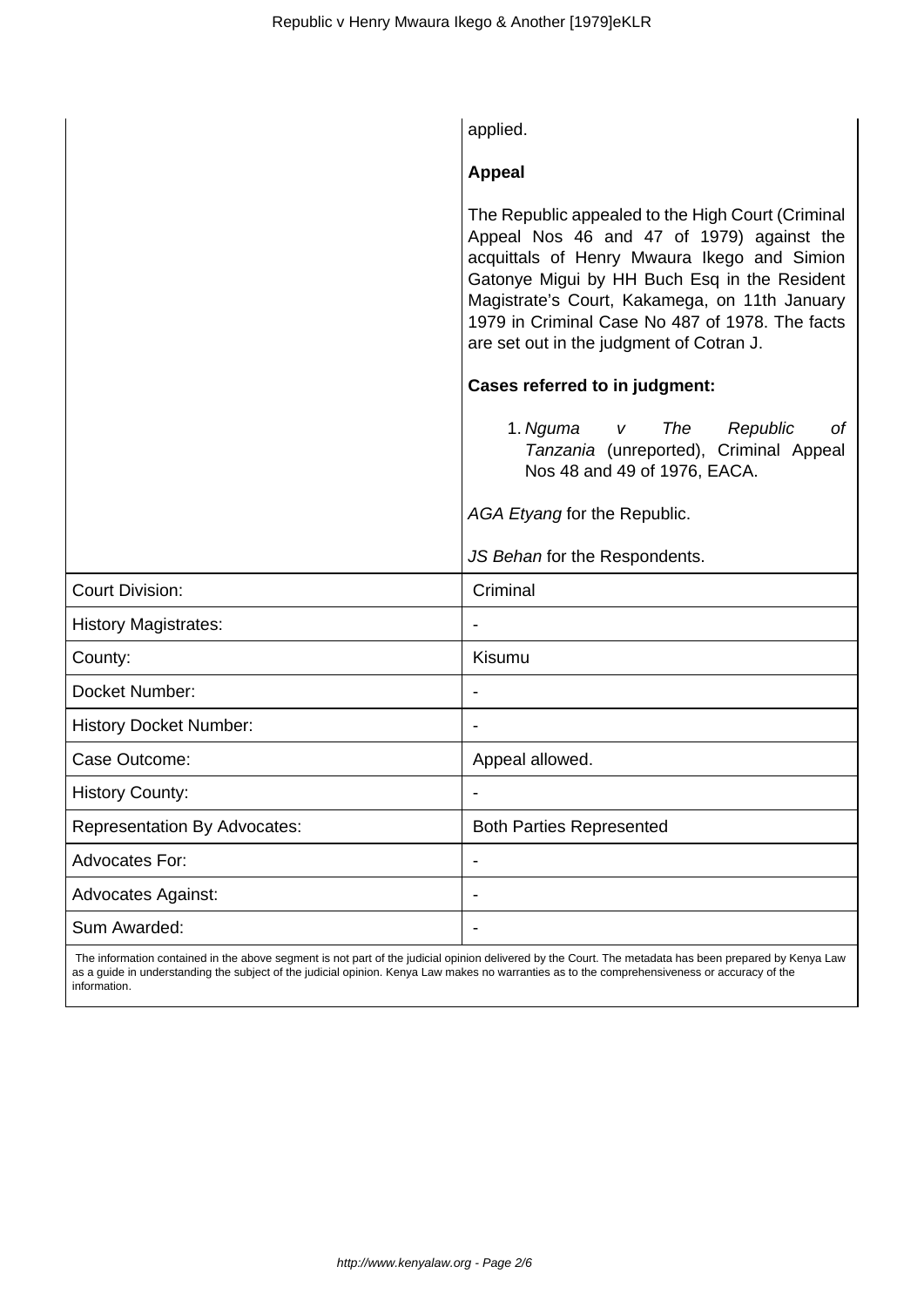# **REPUBLIC OF KENYA**

# **IN THE HIGH COURT OF KENYA AT KISUMU**

## **CRIMINAL APPEAL NOS 46 AND 47 OF 1979**

### **(CONSOLIDATED)**

**REPUBLIC................................................................................................APPELLANT**

### **VERSUS**

**HENRY MWAURA IKEGO .......................................................RESPONDENT**

**SIMION GATONYE MIGUI.........................................................RESPONDENT**

### **JUDGMENT**

This is an appeal by the Republic under section 348A of the Criminal Procedure Code. There is no dispute that it involves a matter of law and is therefore competent under that section.

The two respondents were charged with stealing goods in transit under section 279 ( c) of the Penal Code and alternatively with handling. On the 13th June 1978 they appeared before a Resident Magistrate at Kakamega and pleaded not guilty. An application for bail was refused and they were remanded in custody until 21st June 1978. The hearing date was fixed for 3rd August 1978. On 23rd June 1978 both respondents were released on bail. Subsequently, the advocate for both respondents applied to change the hearing date and a new date, ie 13th October 1978, was agreed. On 13th October 1978, the magistrate due to try the case, Mr HH Buch, was on leave and so the case was adjourned for hearing on 11th and 12th January 1979.

The record of proceedings on 11th January 1979 indicates what happened:

Oluoch for prosecution.

Accused present.

Behan for accuseds.

Oluoch: Key witnesses from Uganda and Mombasa although bonded to appear have not yet arrived. Time is 11.00 am. I apply for adjournment to consult the State counsel. The case was fixed for two days.

Behan: I object to any adjournment. The reason that the case was fixed for two days for hearing does not allow prosecution to apply for adjournment. The complainant and other witnesses were bonded to appear today but they are not here. No reason is given for their absence. I object to the application.

Oluoch: It is true the complainant and any other witnesses were bonded to appear. I have only two formal police witnesses but their evidence cannot be taken today before key witnesses give their evidence.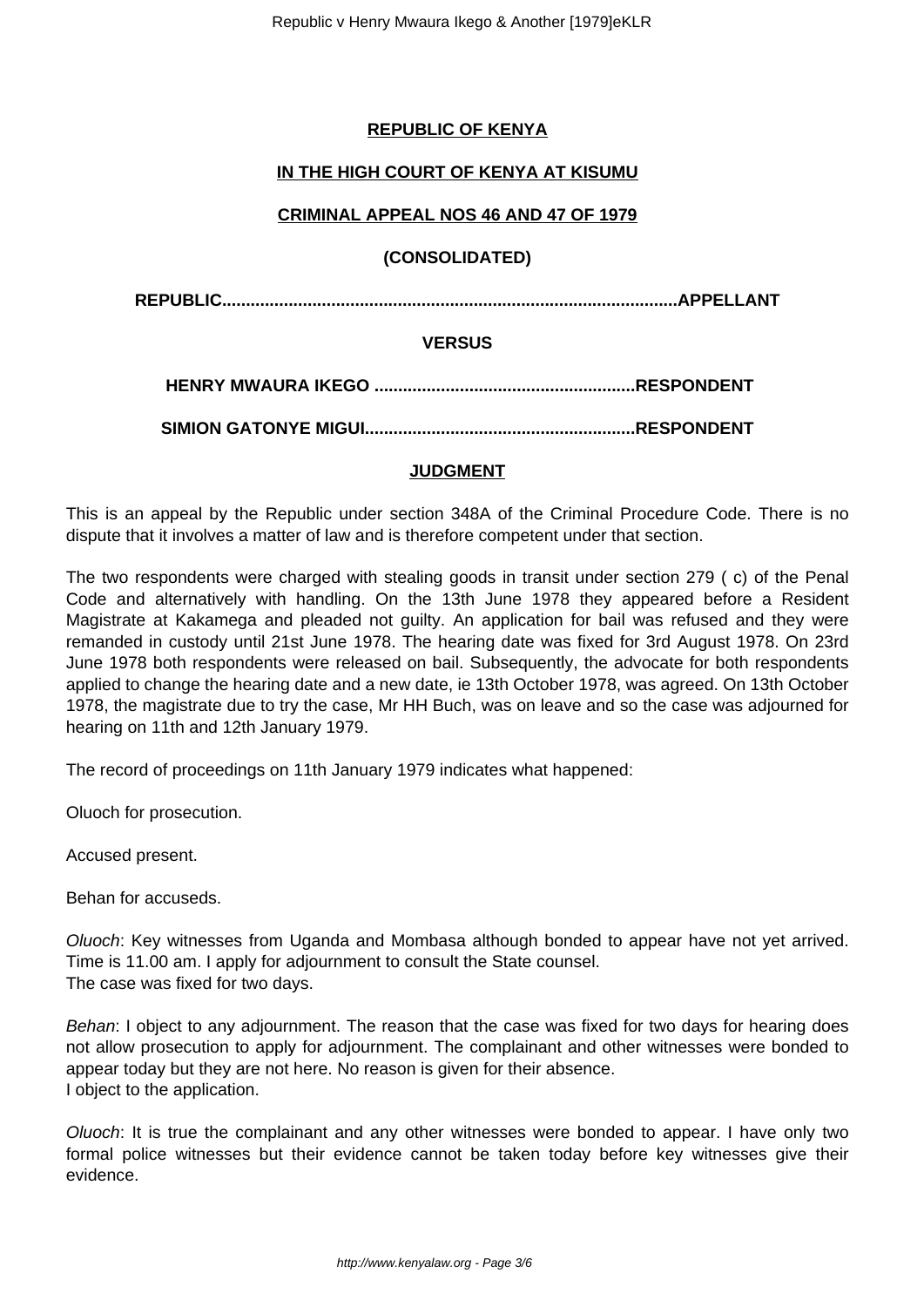Court: This case was fixed for hearing today and tomorrow. This Court has waited for witnesses to turn up but they have not. Time is already past 11.00 a.m. The witnesses and the complainant were bonded to appear today and no reason given for their absence. Application for adjournment is refused. The charge is dismissed under section 202of the Criminal Procedure Code.

H H Buch

Resident Magistrate.

Section 202 of Criminal Procedure Code provides as follows:

If, in any case which a subordinate court has jurisdiction to hear and determine, the accused person appears in obedience to the summons served upon him at the time and place appointed in the summons for the hearing of the case, or is brought before the Court under arrest, then, if the complainant, having had notice of the time and place appointed for the hearing of the charge, does not appear, the Court shall thereupon acquit the accused, unless for some reason it thinks it proper to adjourn the hearing of the case until some other date, upon such terms as it thinks fit, in which event it may, pending such adjourned hearing, either admit the accused to bail or remand him to prison, or take such security for his appearance as the Court thinks fit.

Although in his order, the magistrate "dismissed the charge" under section 202, he must have been using an old, unamended, copy of the Criminal Procedure Code. The words "shall thereupon acquit the accused" quoted above were substituted for the words "shall dismiss the charge" by Act No 10 of 1969. The order of the magistrate under section 202 therefore must be deemed to be an order of acquittal and this is what the prosecution are appealing against in this case.

The simple argument advanced by the prosecution is that the word "complainant" in section 202 includes a "public prosecutor" appointed under section 85 of the Criminal Procedure Code. The public prosecutor in this case was Mr H Oluoch. He appeared on the day fixed for the hearing, so that the magistrate had no power to invoke the provisions of section 202. For the respondents it is argued that the word "complainant" must be given its ordinary meaning, ie the person who lays the complaint; and that if one looks at the charge sheet in this case the complainant is stated to be Trans-Ocean Ltd, the owners of the stolen goods.

Looking at section 202 and the subsequent sections of the Criminal Procedure Code free from authority, it seems to me that the Code deals in those sections with the situation where the person prosecuting does not appear at all. It is a fact, except in the few cases of the institution of private prosecutions, that criminal prosecutions are conducted on behalf of the republic by police officers above a certain rank or by state counsel. Where such a prosecutor does not bother to come to Court at all on the day fixed for the hearing, it is only right to assume that the Republic is no longer pursuing the matter against the accused; hence the power of acquittal under section 202. In my judgment section 202 is not intended to cover a situation where a prosecutor does come to Court but says he cannot go on because some of his witnesses have not turned up.

I am fortified in this view by an unreported judgment of the Court of Appeal for East Africa, Nguma v The Republic of Tanzania. The Court there dealt with two separate appeals from the judgments of Biron J and Patel J in the High Court of Tanzania. The equivalent section in Tanzania to our section 202 is section 198 of the Tanzania Criminal Procedure Code. It is identical to our section 202, except that it says that "where the complainant does not appear, "The Court shall dismiss the charge and acquit the accused person". As to the word "complainant" in that section Biron J had said in the case under appeal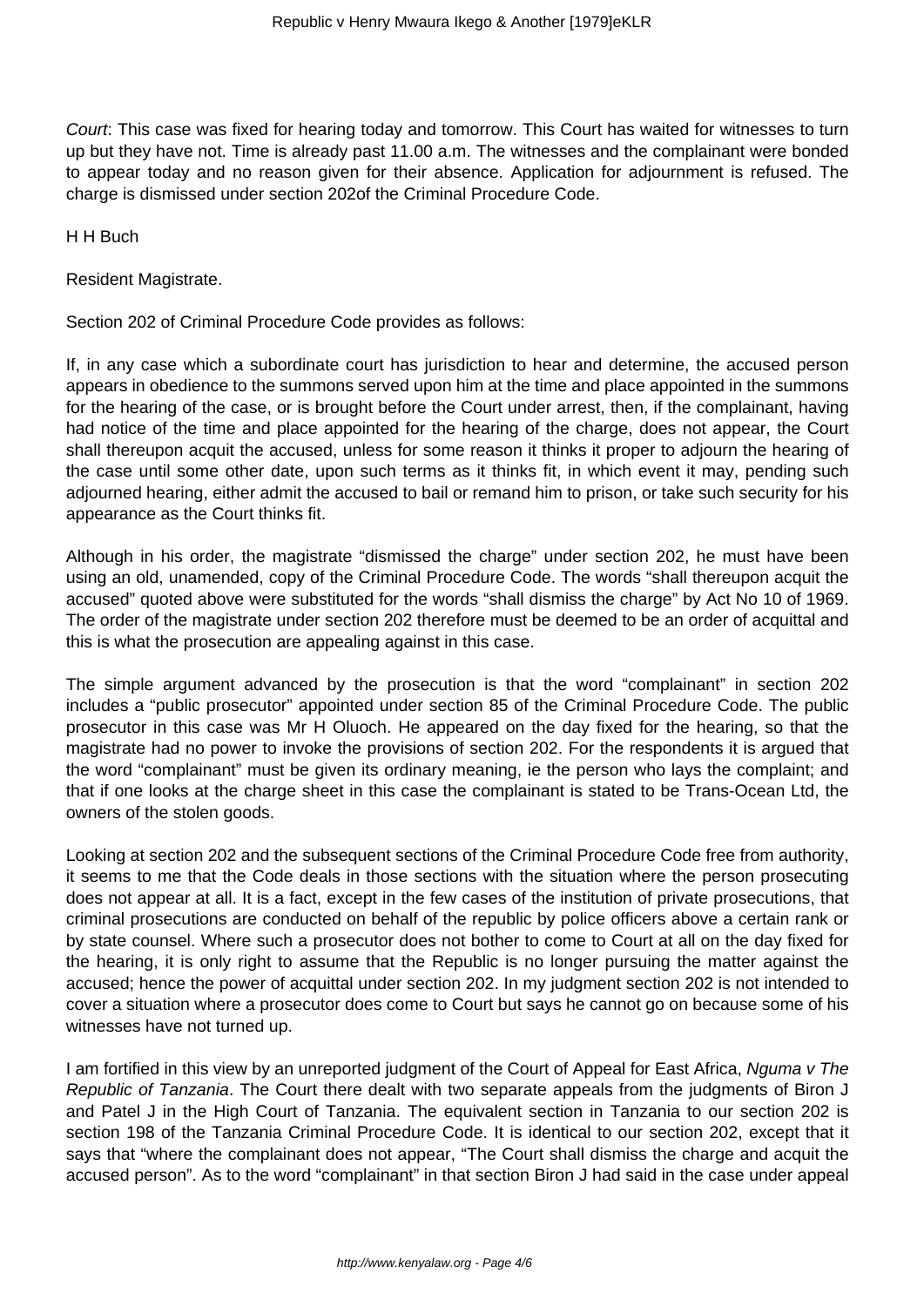from him "the word 'complainant', according to most, if not all the judges of our Court, includes a public prosecutor".

The majority judgment of the Court of Appeal (Mustafa Ag V-P and Musoke JA) set out section 198 of the Tanzania Code and continued:

The word "complainant" is not defined in this section nor in the Criminal Procedure Code. But we learn from the judgment of Biron J, a senior judge of considerable experience in the High Court, that the word "complainant" is generally regarded by the judges in the High Court in Tanzania as including a public prosecutor. We would endorse this view which flows logically from the definition of the word "complaint" in section 2 of the Criminal Procedure Code that it is "an allegation that some person known or unknown has committed or is guilty of an offence". It is not usual, and indeed would be superflous, to define a word in a piece of legislation and also include definitions of all derivatives and variations of the word defined. Normally, where a word is defined in a document, an indication of the meaning of any derivative or variation of the word is thereby indicated, unless, of course, the context otherwise requires. In our view it is logical and within the rules of interpretation to hold that the word "complainant" includes a public prosecutor. What this means in effect is that where a private person complains directly to a magistrate in a criminal matter he is the "complainant". If, however, the same person, instead of complaining direct to a magistrate were to complain to the police and the police brought the complaint to Court in the name of the Republic then we think it follows that the Republic or the public prosecutor is the "complainant" and the victim of the wrong complained of becomes a witness for the purpose of substantiating the allegation.

It was argued for the respondent by both Mr Mimihagati and Mr Mwakilasa that in both appeals the Republic was represented by a prosecutor and therefore section 198 of the Criminal Procedure Code could not apply. The advocates for the appellants submitted in effect that a complainant who appeared without his witnesses was as good as absent, as he would be unable to proceed with the hearing of the case. However, the words in section 198 are ".... if the complainant does not appear ....". We think that "appearance" must mean physical presence and cannot be construed to mean constructive presence or non-presence. The advocates for the appellants would construe "appearance" to mean physical presence, combined with the ability of the complaint there and then to proceed with the conduct and hearing of the case. We are not satisfied that such an extended meaning can be put on the word "appearance"; if the legislature had intended it to have that meaning, it could easily have said so.

In cases of ambiguity a Court has a duty to construe the meaning of words. Sometimes in construing, a Court, by way of analogy or to avoid an impasse, gives an extended meaning to simple words. But it should not, because of the lack of legislation to cover a certain point, try to over-strain or distort the meaning of a word in order to span an unbridgeable gap. The legislature has not legislated to cover the point on which these two appeals turn, and a Court should not, by means of interpretation, as it were, attempt to legislate on behalf of the legislature. In our view section 198 was not applicable, as the complainant had appeared.

With respect, I fully agree and for those reasons I hold that the magistrate had no power to invoke section 202 in the circumstances of this case.

The question remains, however, as to what the magistrate could and should have done in the circumstances. I need not decide in this appeal whether the magistrate could have acquitted the accused by applying section 210 of the Criminal Procedure Code or any inherent power, as suggested in Nguma v The Republic of Tanzania. I say this because I am of the opinion that the request for an adjournment made by the prosecutor in this case should have been acceded to. The previous adjournments were not